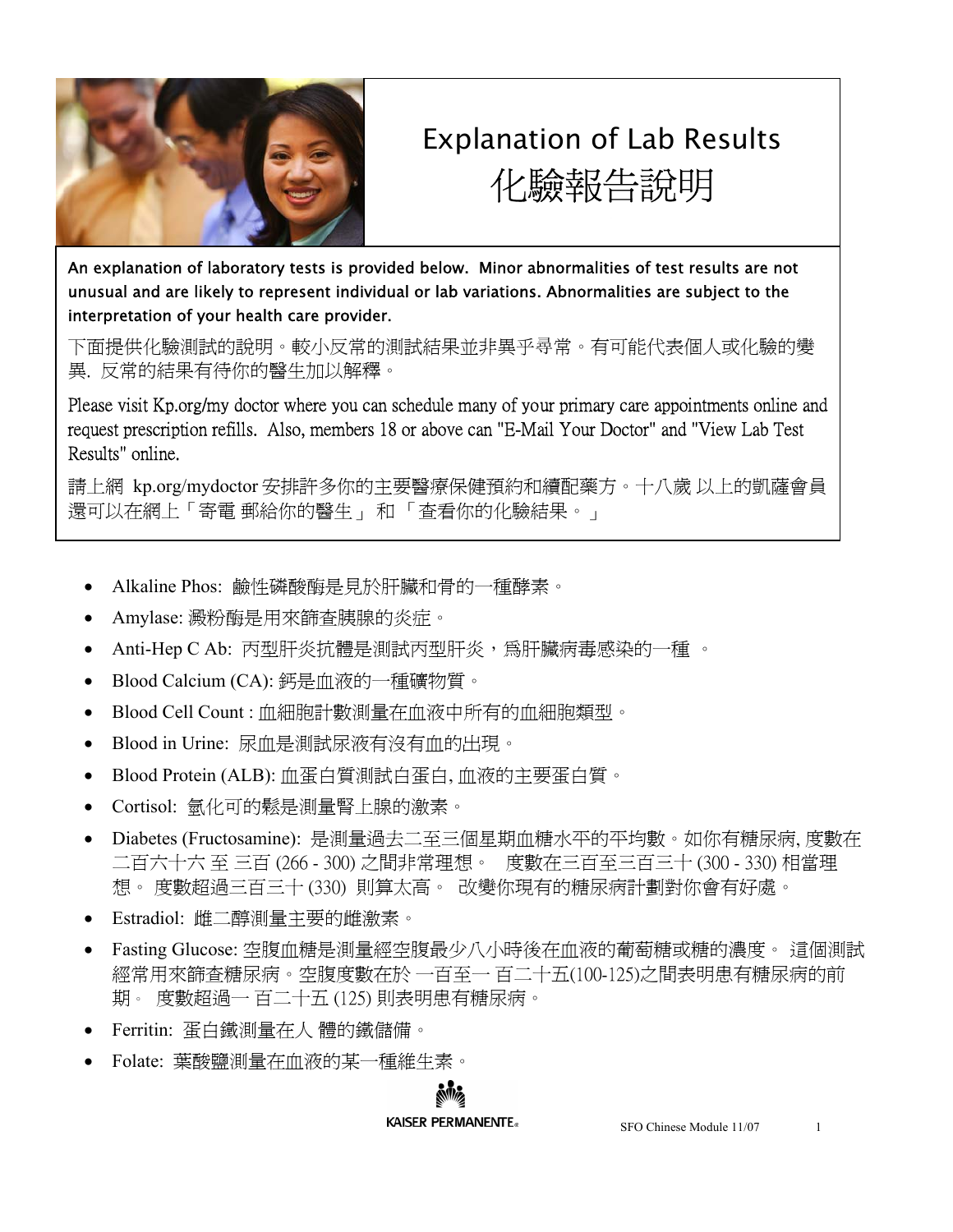- Free T4 (Analog) : 甲狀腺素類似物測量在血裡的甲狀腺激素量度。
- HDL Cholesterol: 高密度脂蛋白是 「良好的膽固醇.」 低量會增加你患心臟病的機會. 男士的 高密度脂蛋白度數低過四十 (40) , 和女士低過四十五 (45) 算為太低。 戒煙, 選擇低脂肪的 食物和運動都能幫助提高 HDL 的水平。  $\bullet$
- Hematocrit: 血球容量計算是一個對於貧血症的測試。 •
- Hemoglobin : 血紅蛋白是一個對於貧血症的測試。 •
- Hep B Core Ab: 乙型肝炎核心抗體是測試有否接觸乙型肝炎病毒的感染。  $\bullet$
- Hep B Sur Ab: 乙型肝炎表面抗體是測量對肝臟病毒感染的免疫力。 •
- Hep B Sur Ag: 乙型肝炎表面抗原是測試肝臟持續性的病毒感染。 •
- HgbA1c : 血紅蛋白 A1c 是測量過去三個月血糖水平的平均數。 如你有糖尿病, A1c 度數最好 低於百份之七 (7%)。 如度數超過百份之七 (7%)則不合乎標準, 改變你現有的糖尿病計劃對 你會有好處。
- Iron/TIBC: 鐵質及總鐵結合容量測量在人體的鐵儲備。 •
- Kidney (Creatinine): 腎臟(肌酐)是測量腎臟從血液過濾廢物的功能。 •
- Kidney Function-GFR (Glomerular Filtration Rate) 腎功能 / 腎小管濾過率- 按照你的年齡和種族 估計你現時的腎功能。正常度數是多過 59。經覆查後如度數在 30 至 59 之間通常是腎功能不 正常 (第三期慢性腎病),這度數範圍常見於 65 歲以上的人士。度數 15 至 29 通常是腎功能十 分不正常 (第四期慢性腎病)。度數 15 以下是腎功能極不正常(第五期慢性腎病)。建議慢性腎 病患者接受治療和隨訪檢查。
- LDL Cholesterol: 低密度脂蛋 白是「不良好的膽固醇.」 高量會增加你患心臟病的機會。對多 數的成年人低密度脂蛋白的度數低過一 百 (100) 算為理想。有時對於心臟病有特別高風險的 人士我們會建議要少於七十 (70)。 高過 一百六十 (160)算為太高。
- Leuk Esterase: 白細胞酯酶是測試尿道感染。 •
- Lipase: 脂酶是測量胰腺炎症的測試。 •
- Liver (Bilirubin): 肝臟膽紅素是測量肝功能的一種測試。 •
- Liver test (ALT 或 SGPT) : 榖丙轉氨酶是用來測試肝炎的。 •
- MCV: 紅血球平均容量測量紅血球的大小。 •
- Muscle Enzyme (CK): 肌酸激酶測量肌肉酵素 。 •
- Partial Thromboplastin Time (APTT): 部份凝血素時間測量血液凝結功能。 •
- Pituitary Test (FSH): 促卵泡激素測量控制卵巢與睪丸的腦下垂體的激素。 •
- Platelet Count: 血小板計數測量血小板的數量. 血小板是和血凝結有關連的。 •
- Potassium: 鉀是血液的一種電解質。 •
- Progesterone: 黃體酮測量某一種女性激素。 •
- Prostate (PSA) :前列腺(前列腺特異性抗原)篩查前列腺癌。不正常的結果需要醫生的解釋。前 列腺肥大本身能使度數升高。前列腺肥大或感染能使度數升高。  $\bullet$

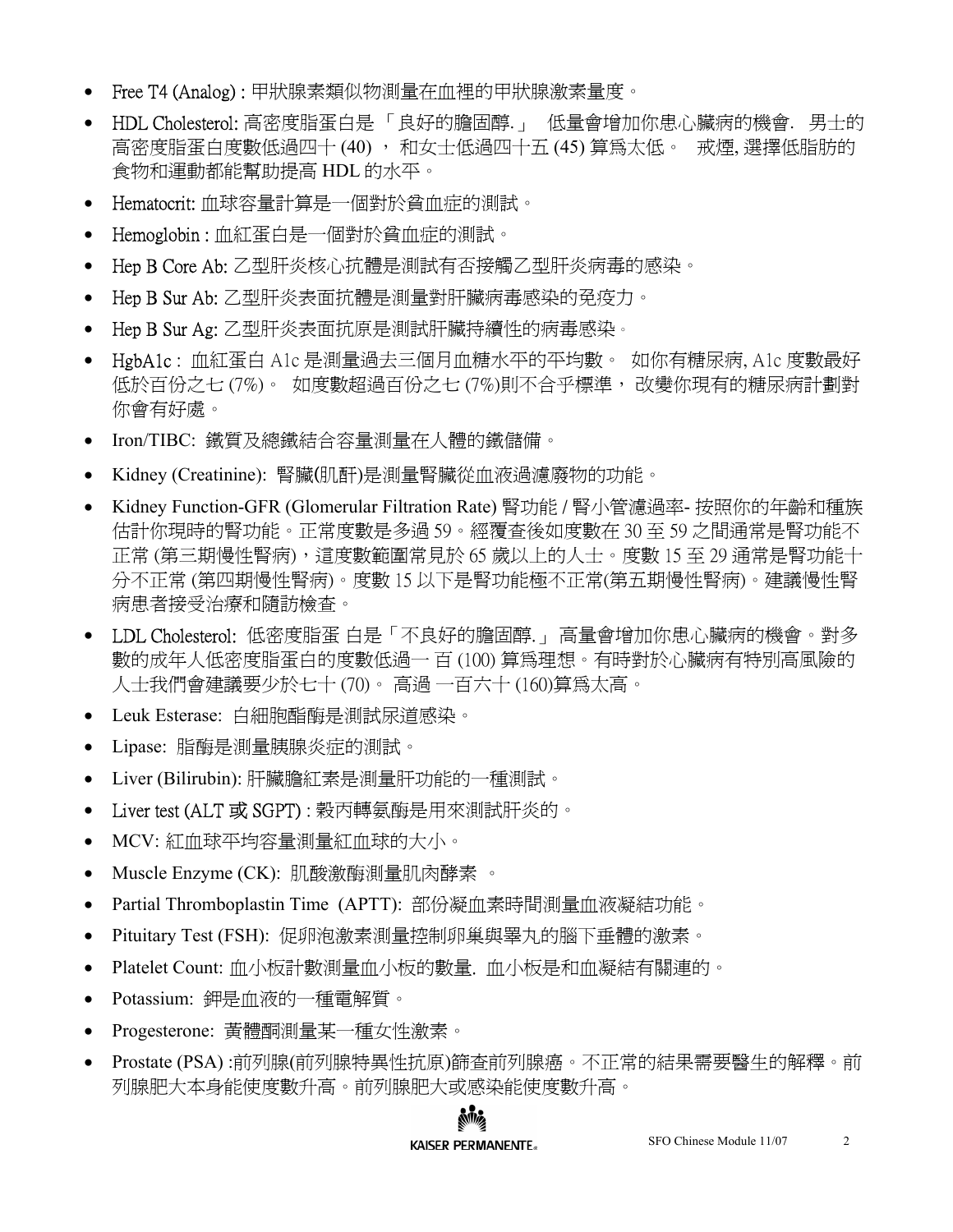- Protein in Urine: 尿蛋白質測量尿液異常的蛋白質度數。
- Prothrombin Time (PT/INR): 凝血酶原素時間測量血液凝結功能。 •
- Random Glucose: 隨機血糖測量在血液葡萄糖或糖的度數。 血液標本可隨時被抽取。 這個測 試有時候會用來篩查糖尿病。 隨機度數在於一百四十至一百九十九之間可能表明患有糖尿病 的前期。 度數二百或超過二百可能表明患有糖尿病。 •
- Red Blood Cells : 紅血球是測量紅血球的總數量。 •
- Serum Protein Electrophoresis (SPEP): 血清蛋白質電泳測量在血液多種蛋白質的數量。 •
- Sodium: 鈉是血液的一種電解質。 •
- Sugar in Urine: 尿糖是測試可以在尿液出現的葡萄糖,通常見於糖尿病患者。  $\bullet$
- Testosterone: 睾酮測量在血液的睾酮總數. 男士早上的度數較高和更加準確。 下午的度數較 低, 但未必表明有異常。.  $\bullet$
- Total Cholesterol : 總膽固醇是心臟病眾多風險因素其中之一 個。總膽固醇的度數低於二百算為 合意。 戒煙,吃健康的食物和經常做三十分鐘的運動能幫助控制你的膽固醇和減少你心臟病 的風險。
- Triglycerides : 甘油三脂 (脂肪之一) 測量血液的某些油脂. 高甘油三脂的度數會增加你有心臟 病的機會。 對多數成年人, 甘油三脂度數超過二 百 (200) 算為太 高。 度數低過一百五十 (150) 算為理想。 限制高脂肪食物, 澱粉質, 和飲食過量,可幫助你減少你的甘油三脂的度 數。 並且, 限制飲過量酒精也許會有幫助。
- TSH: 促甲狀腺激素是測量腦下垂體的激素。 這激素是控制甲狀腺的。 較高的數字表明甲狀 腺不夠活躍。 較低的數字則表明甲狀腺過度活躍或現服用太多甲狀腺的藥量。 如果你現在服 用甲狀腺的藥,除非醫生指示,切勿停止服用甲狀腺藥或改變其劑量。
- Uric Acid: 尿酸測量血液的某一種蛋白質分解產物。 較高的水平可以導致痛風症。 •
- Urinalysis: 尿液分析組合各樣對尿液的測試。  $\bullet$
- Urine Culture: 尿液細菌培養是測試尿液感染。 •
- Urine Microalbumin: 尿液微量白蛋白是測量早期腎臟損傷的測試。 •
- Urine RBC (Red Blood Cells): 尿液紅血球是測試在尿液來自膀胱, 腎臟, 或前列腺(男性) 的血。 •
- Urine WBC (White Blood Cells): 尿液白血球是測試尿道感染或炎症。 •
- Vitamin B-12: 維生素 B12 測量在血液的某一種維生素。 •
- Westergren ESR: 紅細胞沉降率測試體內的炎症,但不甚明確。 •
- White Blood Cells : 白血球是篩查感染的測試。 •

**KAISER PERMANENTE**